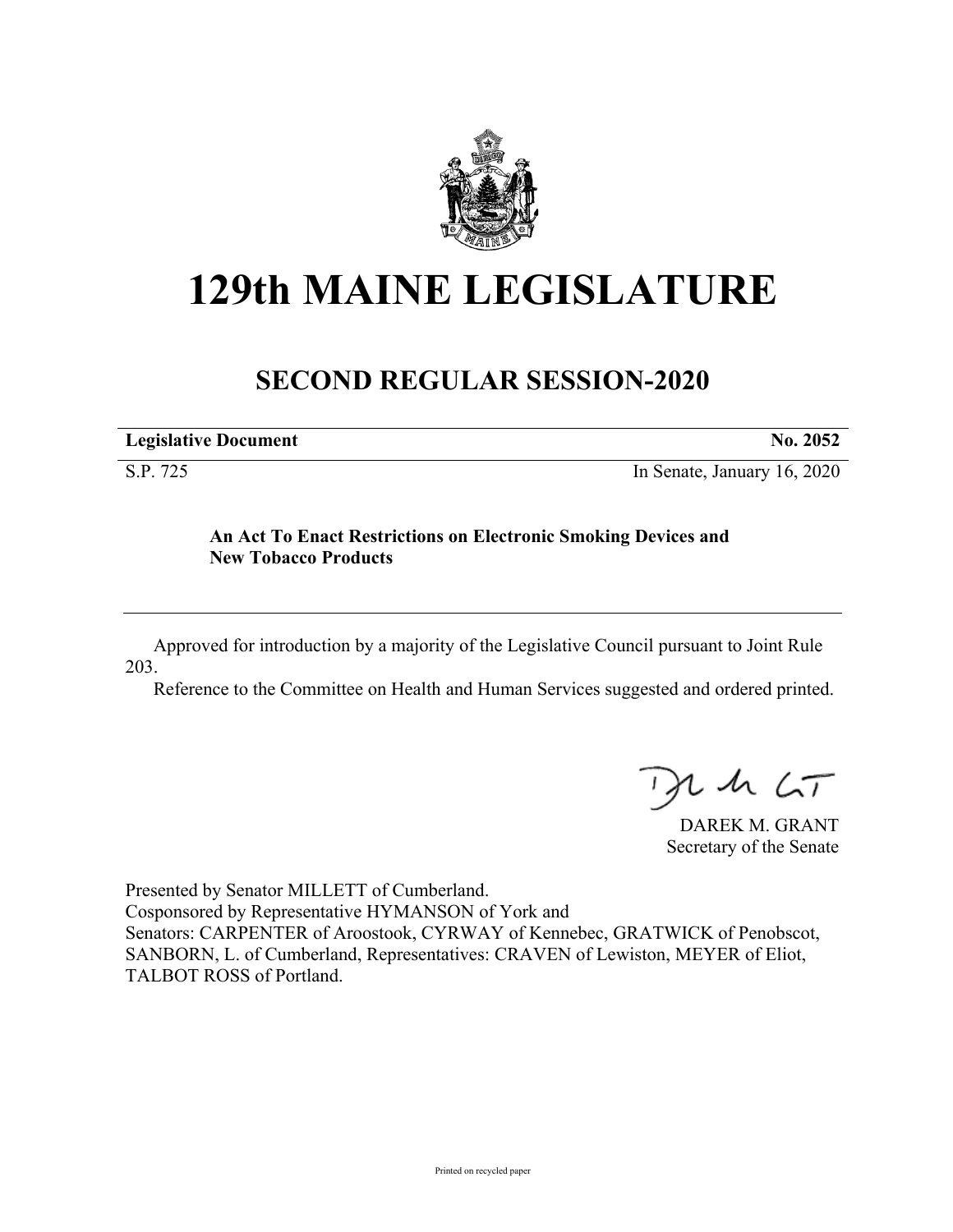| Be it enacted by the People of the State of Maine as follows:                                                                                                                                                                                                                                                                       |
|-------------------------------------------------------------------------------------------------------------------------------------------------------------------------------------------------------------------------------------------------------------------------------------------------------------------------------------|
| Sec. 1. 22 MRSA c. 249 is enacted to read:                                                                                                                                                                                                                                                                                          |
| <b>CHAPTER 249</b>                                                                                                                                                                                                                                                                                                                  |
| <b>ELECTRONIC SMOKING DEVICES AND NEW TOBACCO PRODUCTS</b>                                                                                                                                                                                                                                                                          |
| <b>SUBCHAPTER 1</b>                                                                                                                                                                                                                                                                                                                 |
| <b>ELECTRONIC SMOKING DEVICES</b>                                                                                                                                                                                                                                                                                                   |
| §791. Definitions                                                                                                                                                                                                                                                                                                                   |
| As used in this subchapter, unless the context otherwise indicates, the following<br>terms have the following meanings.                                                                                                                                                                                                             |
| 1. Electronic smoking device. "Electronic smoking device" has the same meaning<br>as in section 1541, subsection 1-A.                                                                                                                                                                                                               |
| 2. Nicotine liquid. "Nicotine liquid" means a liquid, gel or other substance<br>containing nicotine that is sold, marketed or intended for use with an electronic smoking<br>device.                                                                                                                                                |
| §792. Electronic smoking devices and nicotine liquid prohibited                                                                                                                                                                                                                                                                     |
| <b>1. Prohibition.</b> Notwithstanding any provision of law to the contrary, except as<br>provided in section 793, 794 or 795, a person may not sell, furnish, give away or offer to<br>sell, furnish or give away an electronic smoking device or nicotine liquid.                                                                 |
| <b>2. Penalty.</b> The following penalties apply to violations of subsection 1.                                                                                                                                                                                                                                                     |
| A. A person who violates subsection 1 commits a civil violation for which a fine of<br>\$500 may be adjudged.                                                                                                                                                                                                                       |
| B. A person who violates subsection 1 after having previously violated subsection 1<br>commits a civil violation for which a fine of \$1,000 may be adjudged.                                                                                                                                                                       |
| C. A person who violates subsection 1 after having previously violated subsection 1<br>more than once commits a civil violation for which a fine of \$5,000 may be adjudged.                                                                                                                                                        |
| §793. Sales of electronic smoking devices and nicotine liquid by tobacco retailers                                                                                                                                                                                                                                                  |
| 1. Retail sales. A person authorized to sell tobacco products pursuant to chapter<br>262-A may sell, furnish, give away or offer to sell, furnish or give away electronic<br>smoking devices and nicotine liquid only after the department adopts rules in accordance<br>with subsection 2 and only in accordance with those rules. |
| 2. Rulemaking required. The department shall adopt rules governing selling,<br>furnishing or giving away or offering to sell, furnish or give away electronic smoking<br>devices and nicotine liquid when all of the following events have occurred:                                                                                |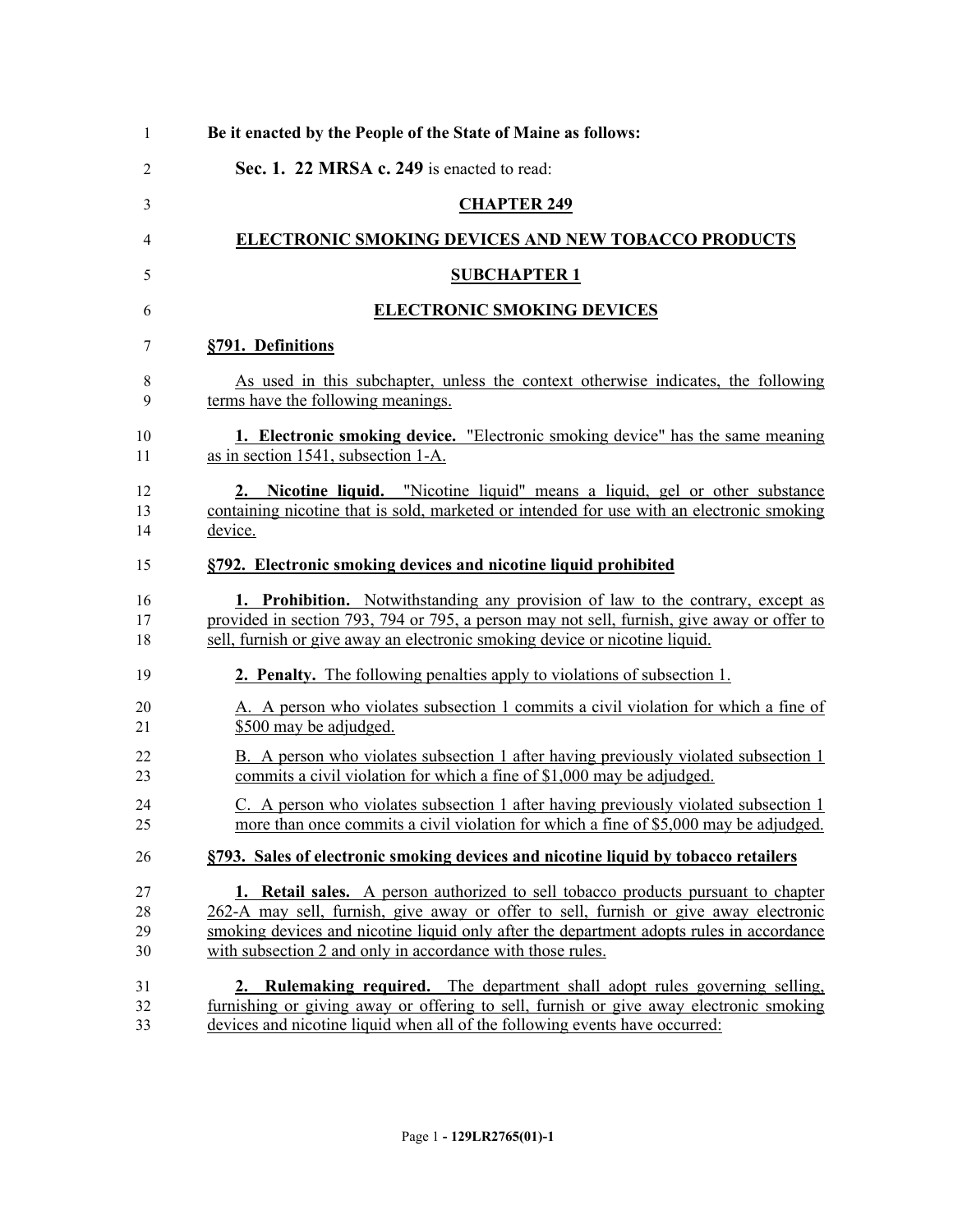| 1                 | A. The United States Department of Health and Human Services, Food and Drug                                                                                                                                                                                  |
|-------------------|--------------------------------------------------------------------------------------------------------------------------------------------------------------------------------------------------------------------------------------------------------------|
| $\overline{c}$    | Administration approves the use of electronic smoking devices as an evidence-based                                                                                                                                                                           |
| 3                 | tobacco cessation strategy;                                                                                                                                                                                                                                  |
| $\overline{4}$    | B. The United States Department of Health and Human Services, Food and Drug                                                                                                                                                                                  |
| 5                 | Administration promulgates regulations to promote public safety relating to the                                                                                                                                                                              |
| 6                 | manufacture, testing, sale and use of electronic smoking devices; and                                                                                                                                                                                        |
| 7<br>8<br>9<br>10 | The federal Secretary of Health and Human Services issues an order in<br>C.<br>accordance with 21 United States Code, Section 387j that authorizes electronic<br>smoking devices to be introduced or delivered for introduction into interstate<br>commerce. |
| 11                | Rules adopted pursuant to this subsection are routine technical rules as defined in Title 5,                                                                                                                                                                 |
| 12                | chapter 375, subchapter 2-A.                                                                                                                                                                                                                                 |
| 13<br>14          | Sales of electronic smoking devices under the Maine Medical Use of<br>8794.<br>Marijuana Act                                                                                                                                                                 |
| 15                | Nothing in this subchapter limits a registered dispensary, as defined in section 2422,                                                                                                                                                                       |
| 16                | subsection 6, from selling, furnishing, giving away or offering to sell, furnish or give                                                                                                                                                                     |
| 17                | away electronic smoking devices as part of and in accordance with the registered                                                                                                                                                                             |
| 18                | dispensary's authorized activities under chapter 558-C.                                                                                                                                                                                                      |
| 19                | §795. Sales of electronic smoking devices under the Marijuana Legalization Act                                                                                                                                                                               |
| 20                | 1. Retail sales. A marijuana store, as defined in Title 28-B, section 102, subsection                                                                                                                                                                        |
| 21                | 34, may sell, furnish, give away or offer to sell, furnish or give away electronic smoking                                                                                                                                                                   |
| 22                | devices only after the Department of Administrative and Financial Services adopts rules                                                                                                                                                                      |
| 23                | in accordance with subsection 2 and only in accordance with those rules.                                                                                                                                                                                     |
| 24                | 2. Rulemaking required. The Department of Administrative and Financial Services                                                                                                                                                                              |
| 25                | shall adopt rules governing the sale of electronic smoking devices when the federal                                                                                                                                                                          |
| 26                | Secretary of Health and Human Services issues an order in accordance with 21 United                                                                                                                                                                          |
| 27                | States Code, Section 387j that authorizes electronic smoking devices to be introduced or                                                                                                                                                                     |
| 28                | delivered for introduction into interstate commerce. Rules adopted pursuant to this                                                                                                                                                                          |
| 29                | subsection are routine technical rules as defined in Title 5, chapter 375, subchapter 2-A.                                                                                                                                                                   |
| 30                | <b>SUBCHAPTER 2</b>                                                                                                                                                                                                                                          |
| 31                | <b>NEW TOBACCO PRODUCTS</b>                                                                                                                                                                                                                                  |
| 32                | §796. Definitions                                                                                                                                                                                                                                            |
| 33                | As used in this subchapter, unless the context otherwise indicates, the following                                                                                                                                                                            |
| 34                | terms have the following meanings.                                                                                                                                                                                                                           |
| 35                | 1. New tobacco product. "New tobacco product" means any tobacco product                                                                                                                                                                                      |
| 36                | determined by rule by the department to be new. In adopting rules defining "new tobacco                                                                                                                                                                      |
| 37                | product," the department shall ensure the definition includes any new tobacco product                                                                                                                                                                        |
| 38                | governed by 21 United States Code, Section 387, other than products governed by                                                                                                                                                                              |
|                   |                                                                                                                                                                                                                                                              |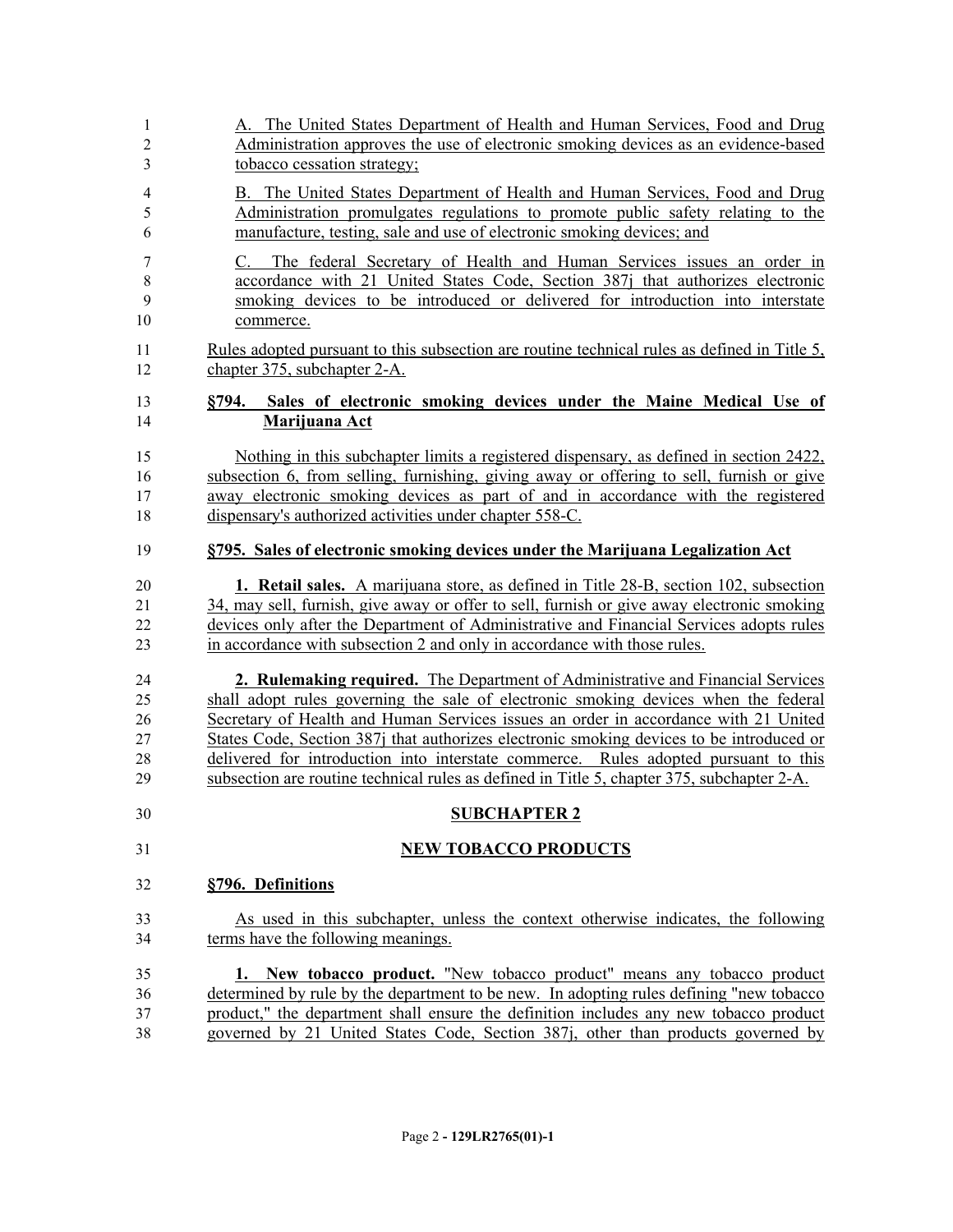| 1              | subchapter 1. Rules adopted pursuant to this subsection are routine technical rules as          |
|----------------|-------------------------------------------------------------------------------------------------|
| $\overline{c}$ | defined in Title 5, chapter 375, subchapter 2-A.                                                |
| 3              | §797. New tobacco products prohibited                                                           |
| 4              | <b>1. Prohibition.</b> Notwithstanding any provision of law to the contrary, except as          |
| 5              | provided in section 798, a person may not sell, furnish, give away or offer to sell, furnish    |
| 6              | or give away a new tobacco product.                                                             |
| 7              | <b>2. Penalty.</b> The following penalties apply to violations of subsection 1.                 |
| $\,8\,$        | A. A person who violates subsection 1 commits a civil violation for which a fine of             |
| 9              | \$500 may be adjudged.                                                                          |
| 10             | B. A person who violates subsection 1 after having previously violated subsection 1             |
| 11             | commits a civil violation for which a fine of \$1,000 may be adjudged.                          |
| 12             | C. A person who violates subsection 1 after having previously violated subsection 1             |
| 13             | more than once commits a civil violation for which a fine of \$5,000 may be adjudged.           |
| 14             | §798. Sales of new tobacco products by tobacco retailers                                        |
| 15             | 1. Retail sales. A person authorized to sell tobacco products pursuant to chapter               |
| 16             | 262-A may sell, furnish, give away or offer to sell, furnish or give away new tobacco           |
| 17             | products only after the adoption of rules in subsection 2 and only in accordance with the       |
| 18             | rules adopted under subsection 2.                                                               |
| 19             | 2. Rulemaking required. The department shall adopt rules governing the sale of a                |
| 20             | new tobacco product when the federal Secretary of Health and Human Services issues an           |
| 21             | order in accordance with 21 United States Code, Section 387j that authorizes the new            |
| 22             | tobacco product to be introduced or delivered for introduction into interstate commerce.        |
| 23             | Rules adopted pursuant to this subsection are routine technical rules as defined in Title 5,    |
| 24             | chapter 375, subchapter 2-A.                                                                    |
| 25             | Sec. 2. 22 MRSA §1551, sub-§1-E is enacted to read:                                             |
| 26             | <b>1-E.</b> Nicotine liquid. "Nicotine liquid" has the same meaning as in section 791,          |
| 27             | subsection 2.                                                                                   |
| 28             | Sec. 3. 22 MRSA §1553-B is enacted to read:                                                     |
| 29             | §1553-B. Electronic smoking devices                                                             |
| 30             | A person may not sell, furnish, give away or offer to sell, furnish or give away an             |
| 31             | electronic smoking device or nicotine liquid except as permitted under chapter 249,             |
| 32             | subchapter 1.                                                                                   |
| 33             | Sec. 4. 22 MRSA §1560-B, sub-§2, as enacted by PL 2015, c. 288, §1, is                          |
| 34             | amended to read:                                                                                |
| 35             | <b>2. Prohibition.</b> Beginning January 1, 2016, a $\Delta$ person may not sell, furnish, give |
| 36             | away or offer to sell, furnish or give away a nicotine liquid container unless the container    |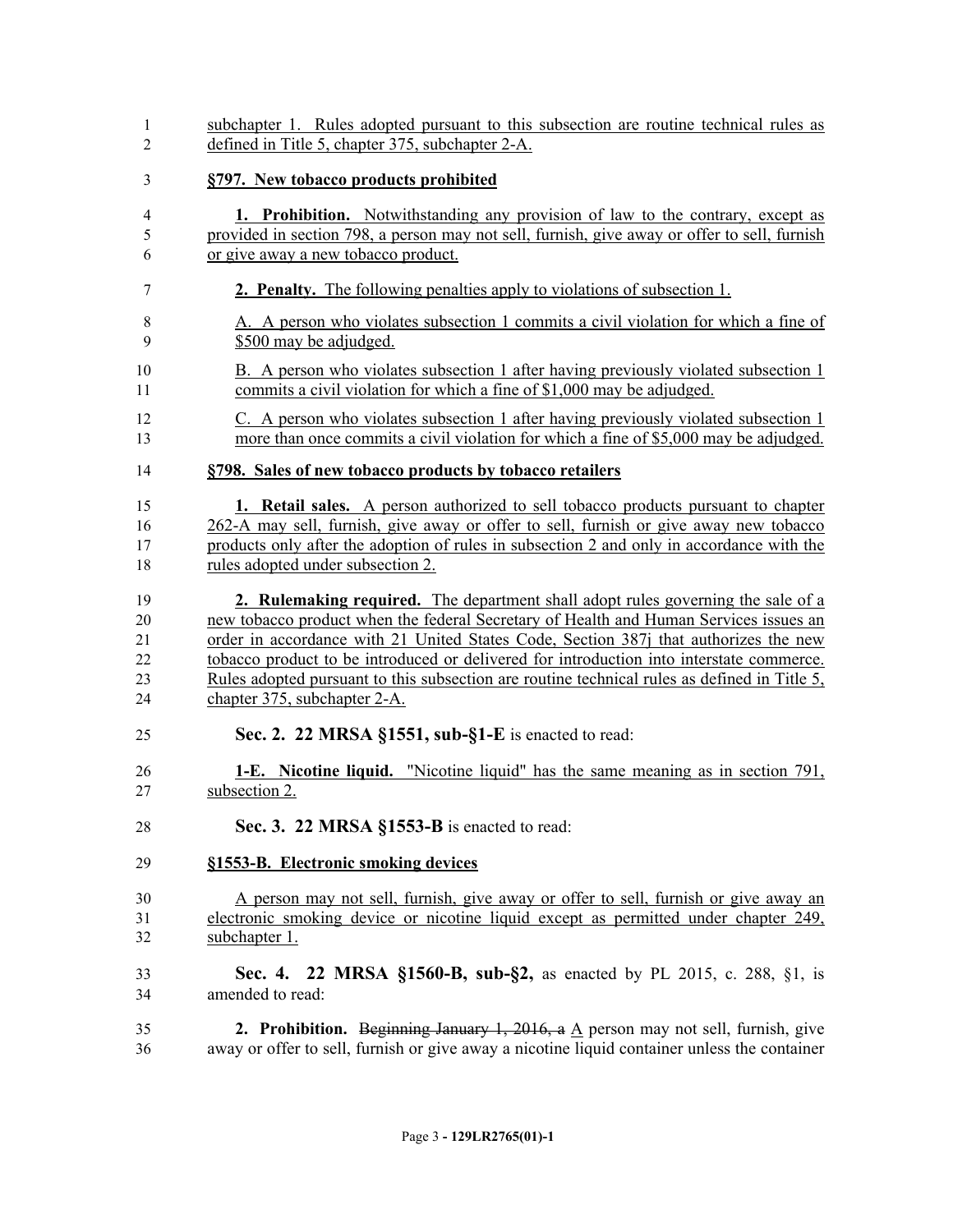| 1<br>$\overline{2}$ | is child-resistant packaging. Selling, furnishing, giving away and offering to sell, furnish<br>or give away nicotine liquid is governed by chapter 249, subchapter 1.          |
|---------------------|---------------------------------------------------------------------------------------------------------------------------------------------------------------------------------|
| 3                   | Sec. 5. 22 MRSA §2422, sub-§3-D is enacted to read:                                                                                                                             |
| 4<br>5              | <b>3-D.</b> Electronic smoking device. "Electronic smoking device" has the same<br>meaning as in section 1541, subsection 1-A.                                                  |
| 6                   | Sec. 6. 22 MRSA §2430-I is enacted to read:                                                                                                                                     |
| 7                   | §2430-I. Electronic smoking devices                                                                                                                                             |
| 8<br>9              | A person may not sell, furnish, give away or offer to sell, furnish or give away an<br>electronic smoking device except as permitted under chapter 249, subchapter 1.           |
| 10                  | Sec. 7. 28-B MRSA §102, sub-§16-A is enacted to read:                                                                                                                           |
| 11<br>12            | <b>16-A.</b> Electronic smoking device. "Electronic smoking device" has the same<br>meaning as in section 1541, subsection 1-A.                                                 |
| 13<br>14            | Sec. 8. 28-B MRSA §504, sub-§2, ¶C, as enacted by PL 2017, c. 409, Pt. A, §6,<br>is amended to read:                                                                            |
| 15                  | C. Sell adult use marijuana, adult use marijuana products or marijuana plants using:                                                                                            |
| 16                  | (1) An automated dispensing or vending machine;                                                                                                                                 |
| 17                  | (2) A drive-through sales window;                                                                                                                                               |
| 18                  | (3) An Internet-based sales platform; or                                                                                                                                        |
| 19                  | $(4)$ A delivery service; $\Theta$                                                                                                                                              |
| 20<br>21            | Sec. 9. 28-B MRSA §504, sub-§2, ¶D, as enacted by PL 2017, c. 409, Pt. A, §6,<br>is amended to read:                                                                            |
| 22<br>23            | D. Sell adult use marijuana or adult use marijuana products to a person who is<br>visibly intoxicated-; or                                                                      |
| 24                  | Sec. 10. 28-B MRSA $\S504$ , sub- $\S2$ , $\P E$ is enacted to read:                                                                                                            |
| 25                  | E. Sell, furnish, give away or offer to sell, furnish or give away an electronic                                                                                                |
| 26                  | smoking device except as permitted in Title 22, chapter 249, subchapter 1.                                                                                                      |
| 27<br>28            | <b>Sec. 11. 36 MRSA §4401, sub-§9,</b> as amended by PL 2019, c. 530, Pt. A, §2 and<br>affected by $\S7$ , is further amended to read:                                          |
|                     | "Tobacco products" means cigars; cheroots; stogies;                                                                                                                             |
| 29<br>30            | Tobacco products.<br>9.<br>electronic smoking devices and liquids used in electronic smoking devices, whether or                                                                |
| 31                  | not they contain nicotine, sold in accordance with Title 22, chapter 249; periques,                                                                                             |
| 32                  | granulated, plug cut, crimp cut, ready rubbed and other smoking tobacco; snuff; snuff                                                                                           |
| 33<br>34            | flour; snus; cavendish; plug and twist tobacco; finecut and other chewing tobaccos;<br>shorts; refuse scraps, clippings, cuttings and sweepings of tobacco; and other kinds and |
|                     |                                                                                                                                                                                 |